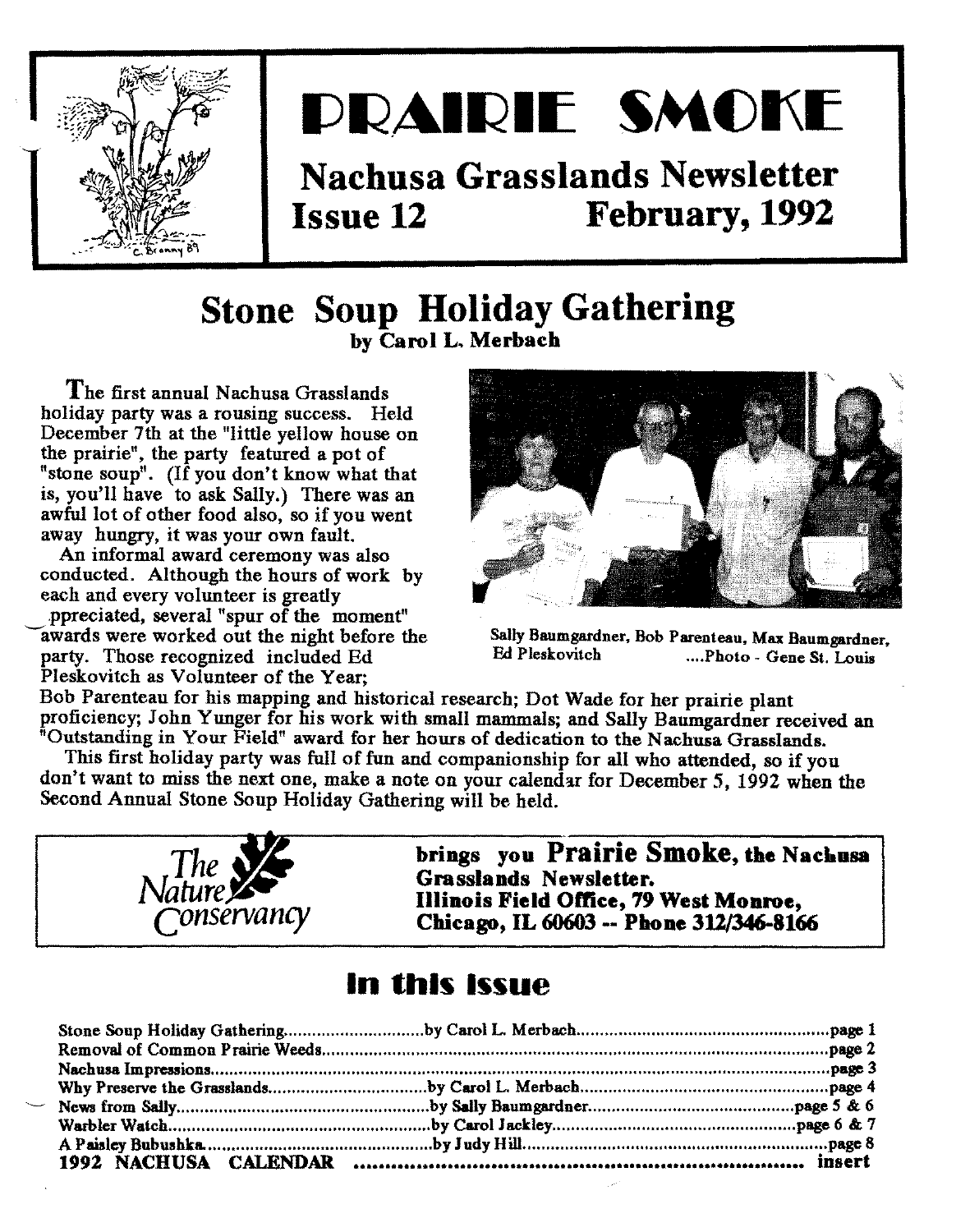# **Removal of Common Prairie Weeds**

SWEET CLOVER GARUC MUSTARD SMOOTH SUMAC MUTLI-FLORA ROSE BRUSH & TREE REMOVAL Before Amy Prosser left as intern at Nachusa Grasslands she gave your editor some interesting information to pass on to our volunteers. One of Amy's jobs was weed eradication. She wants us to keep on building on what she accomplished. With that in mind, here is the material she prepared for us. - this plant is very aggressive and requires diligent attention. The removal of the plant is as follows: in its first year or vegetative state, the plant should be pulled out by the roots, preferably, or cut near the base of the stem. If the plant has begun to flower or set seed, it should be pulled or cut and removed from the area. - another aggressive plant that can rapidly replace native prairie plants. It is usually found in wooded areas or abandoned fields. Use the following method to remove the plant. In its vegetative state, pull the plant out by the roots or cut at or within a few inches from the base. If the plant has begun to flower or set seed, pull or cut and remove from the area. - it has grown rapidly and removal is necessary in some areas. The stem should be cut in July or shortly after flowering, when the majority of the plant's energy is above ground. If seeds have begun to form, it is best to remove the cluster before cutting and moving the plant to reduce potential seed dispersal. New sprouts, if found, should be cut in August. It is most often found on degraded savanna areas and at Schaffer's Knob. - is an extremely aggressive plant that expands rapidly. Pulling is only effective when all roots are removed or when plants that develop from subsequent roots are destroyed. Three - five cuttings or mowings every growing season for more than one year can achieve high plant mortality. - Brush control involves the removal of all woody vegetation found growing in the open areas and overcrowding in the savanna areas. Growth must be cut 80 very little if any stump remains. Remaining stumps encourage perching birds and possibly the dispersal of weedy plants into the area.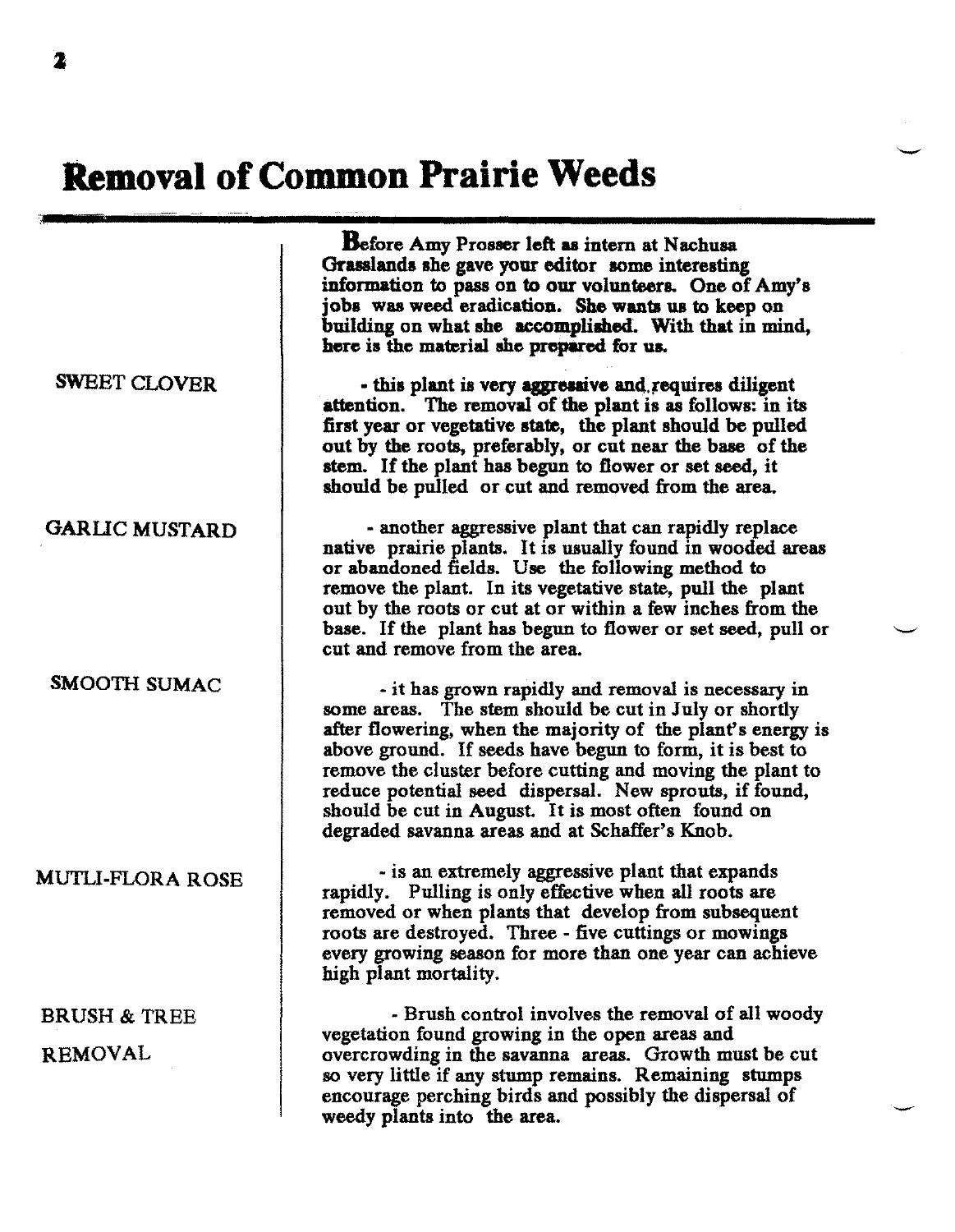# **Nachusa Impressions**

Can you identify animal tracks? Now is a good time to learn. Visit Nachusa Grasslands and search out and identify all the animal tracks you can find. Winter is the ideal time after a snow fall. Again Amy has helped us out. Here are her sketches of animal tracks. Let us know what you find. maybe you will make some new discoveries. BEAVER



Ideutifying a species from a single print can be tricky.

#### WOODCHUCK



Prints do, however. tend to come in patterns. To help in reading track patterns. note the size of the footprint and count the number of toes and look for claw marks.

#### WHITE-TAILED DEER



Note the distance between the tracks and the width of the pattern. Make a sketch and check in a field guide.

#### COYOTE



While looking for tracks also be on the lookout for other animal clues.

WHITE-FOOTED MOUSE



How about feathers. bits of fur. pellets, leavings from meals, and droppings? Use all your senses

when you visit Nachusa Grasslands. Listen for sounds and calls. FOX &. GRAY SQUIRRELS



Hear the crunch of the snow or grasses. feel the wind. the rocks. and plants. Test for new smells. Some animals have very "de-stink-tive" odors. Some seedheads have delicious smells. You might even taste some new fallen snow. Enjoy and treasure!

#### COTITONTAIL RABBIT



### **Future Impressions?**



*Illustrated by .....*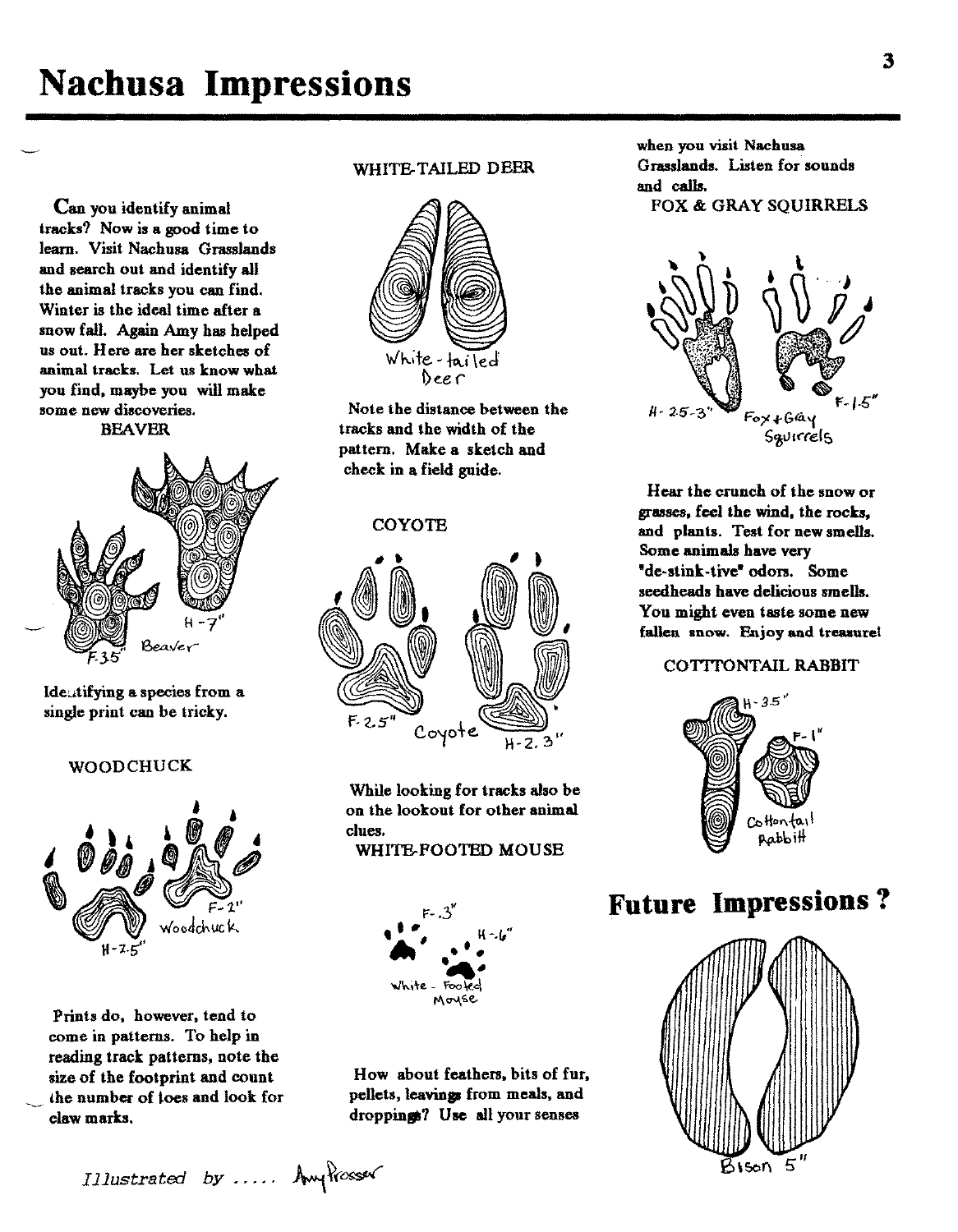

### **Why Preserve the Grasslands --by Carol L. Merbach**

Why? Why are we working so hard to restore a preserve a prairie grassland?

When my husband,KarI, and I attended the open house at Nachusa Grasslands last July, I knew right away I wanted to be a part of the project. I wanted to smell the summer breezes blowing across a sea of grass. I wanted to listen to the music of the birds, to feel a part of the earth, to be one with nature and God. But even from the beginning, I wondered...why?

Why "save" a parcel of land that had long been used by farmers to grow com and soybeans, and for cattle grazing. Wasn't the northern Illinois I grew up in mostly farmed or "used" by man in some way. Didn't this use of the land provide food for our tables and jobs for the economy? And when civilization needed to expand further from the big cities, wasn't it former farmland that provided the space to build homes for an ever growing population? In many respects, I believe in this civilized version of the "natural order" of the land. So why do I now want to work to restore and preserve a piece of land that has been greatly degraded by man?

The answer lies in a belief in the value of all things that are old. Antques are highly prized because they represent a link with the past...grandmother's bread making bowl, great-grandfather's gold watch. We bought a hundred year old home, not so much to "own" it, but to feel a part of the history of the home...other people had spent significant parts of their lives here, another

woman appreciated the play of sunlight in the dining room much as I do. So when we make an improvement to the home, we consider what was there originally and hope to preserve much of it for future residents to enjoy. We hope and pray the home will be here for another hundred years.

c<br>c

Diana

At Nachusa, the hope is the same. The land had been lived on and worked for more than a hundred years. It was old and worn out, but there were still vestiges of what was originally there...the Prairie Bush Clover, the Kittentails, the Upland Sandpiper. Through the efforts of a dedicated group of volunteers, these remnants have been preserved and other plants and animals are being restored to a once broken down piece of land.

So why do we want to save the grassland? For the same reason much of society works to preserve old churches, theatres, train stations, and homes. To maintain a link with the past. To preserve for our grandchildren something that we feel is a valuable part of our history. Two hundred years ago, Illinois was a sea of prairie. Today only a small fraction of that sea is left. If we want future generations to have the opportunity to smell a summer breeze in an ocean of bluestem, we have to preserve it now.

As someone once said to Sally Baumgardner, "I didn't know that land could become extinct". I didn't before, but I do now and I want to work to preserve this piece of land before it's too late.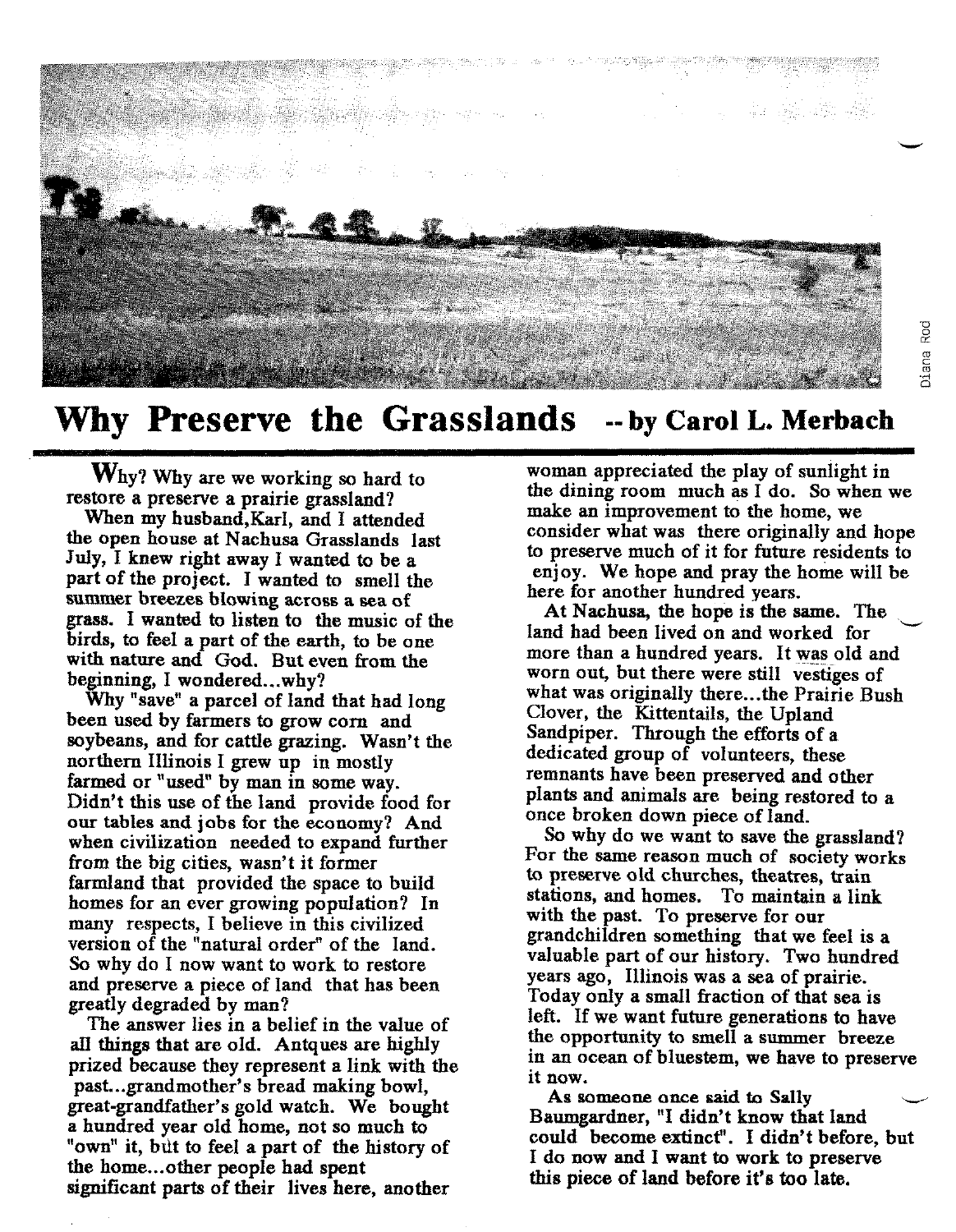### $$

We need a Trunk for our Tree! Call 52 people in 20 minutes! H YOU are the Trunk in our Telephone Tree, you can do it! Here's how:

Be ready on the day of the prairie fire (this also applies to the seeds planting day), and take one phone call<sup>+</sup>. Relay that message to four people (branches). The four branches will each call 4 branch-lets, who will call two twigs each.

In this way, 52 people (not counting you and the fire decision-maker) will be notified, all in  $20$ minutes or less!

This gives all of you time to re-adjust your day and travel to Nachusa Grasslands for a MAJOR prairie restoration event!

\* You and I will discuss this well in advance. A complete Telephone Tree with phone numbers will be mailed to all involved parties.

NOTE: All members of the phone tree are expected to be SO excited for this opportunity to participate that they won't want to stay on the phone over 30 seconds!

The first one to call Sally at 708/655-4295 and say "I'll be The Trunk!" gets the job and gets a head start on everybody else!

# Help Wanted

Nachusa Grasslands is returning to health. Every year new discoveries are made, and every year the scenery becomes more spectacular. Many or your neighbors have volunteered to help restore this fine natural area to its pre-settlement condition. You can join these people who:

\* are doing something useful for the environment rather

\* enjoy being active (outdoors AND indoors,

mentally AND/OR physically).

\* feel needed. Yes, your neighbors are making a difference!

<sup>\*</sup> didn't know anything at all about prairie or savanna or wetland before they got involved, and now they are excited about their contribution. \* wanted to learn as they acted. They have learned (with supervision) which seeds to pick, what woody plants to cut out, and which weeds to pull out.

\* found volunteering to be fun.

60559

And you will have fun! You'll be greeted at the sign on Lowden Road, you'll be introduced to each other, you'll be given and explanation of what we're doing and why. You won't be expected to be a Prairie Ace on Day One -- we're all still learning! You'll even be given a short walk to see what's in bloom.

And we lunch together. This munching and visiting becomes highly educational for all of us. Come, join with us to "make a difference" and find new friends.

Work days, times and tours are listed on The Calendar (see insert) or call: Sally Baumgardner 708/655-4295, 409 Falcon Ct., Darien, IL

> (editor's note: Sally sent along a book report to include in this issue of Prairie Smoke. She obviously found it very interesting.)

### PRAIRYERTH

by William Least Heat-Moon

Let the author of "Blue Highways: A Journey Into America", now transport you to the Flint Hills of Kansas, specifically Chase County. Here you'll enter an American deam-state, and travel down into the old inland ocean that covered the mid-west hundreds of millions of years ago. Then your travel agent will move you up to the present; and, at another time, back to early European settlement.

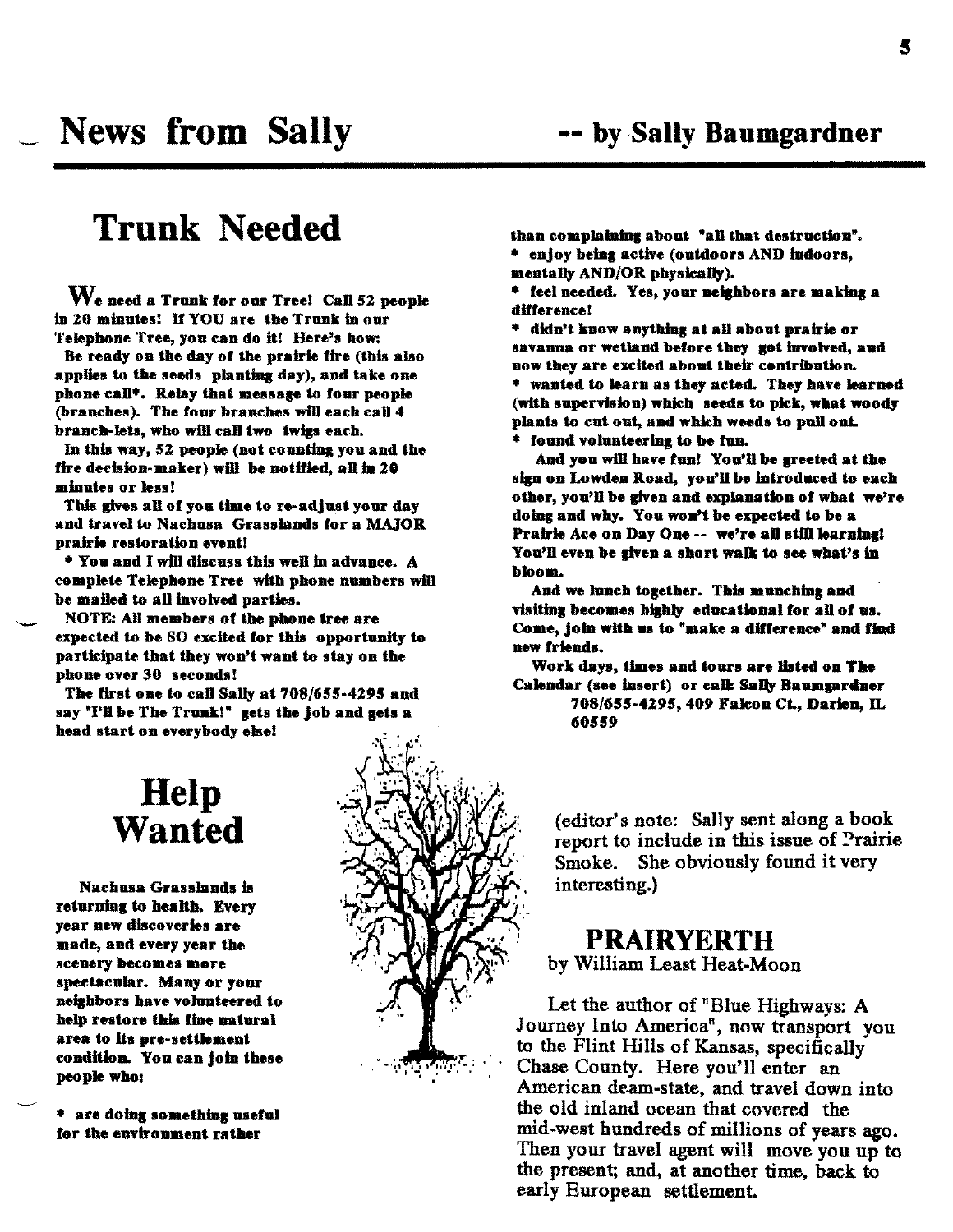### **News from Sally** (eont.)

This motion flows easily, sensibly, dreamily. To keep you focused, each chapter begins with a flat, modern day map depicting man-made roads and naturally-occurring waterways. Each chapter also begins with rich bouquets of marvelously appropriate quotes from writings spanning human time from Isaiah, 8th century B.C. and a Sanskrit apothegm, 4th century B. C., all the way up to the mid-1900's with Aldo Leopold's Sand

### **Warbler Watch**

Irecently received my first seed catalogs and even though it is still winter I am thinking spring -- and with spring comes warblers. Some will come early as mid-April. This article is to help you learn about the 9 species that nest in our area; places they nest, materials used, shapes and sizes of nests, and egg description. Maybe you will be one of the fortunate few who discovers one of these small nests!

#1. PROTHONATARY WARBLER. They spend most of their time fairly close to the ground in their preferred habitat - wooded swamps and bottom lands. *As* the only cavity nesting warbler in the eastern U. S.• they prefer a natural cavity or an old woodpecker hole. near or over running water. Occasionally they nest over dry land. During the nesting season I have seen them many times. while fishing on the Mississippi River, close to an island. They would both disappear into a stump so I assumed that was the nesting site. The nest is usually  $5 - 10$  ft. above ground or water. The female does all the building with mosses, leaves, twigs, and rootlets. She finishes with fine grasses, leaf stems, and feathers. Four to six, glossy, creamy with brown spots. eggs are laid. The female incubates them from 12 - 14 days and has  $1 - 2$  broods.

#2. BLUE WINGED WARBLER. Even though this bird is seen singing at the very top of a tree, they generally nest on the ground or close to it. Habitat for nesting ranges from swamps, stream edges, overgrown pastures, woodland edges, to bottom lands. The nest is built mostly by the female. among and attacked to upright stems of weeds, or grass clumps; often very narrow and deep. supported on a sturdy foundation of dead leaves. It is made of

County Almanac and several of John Madson's works. Local newspapers are also quoted, from ads to articles to obituaries.

Do give yourself a gift and pick up "PrairyErth". Read a little at a time; it is much like learning the plants of the prairie one at a time. Allow yourself to read some, digest some, and get hungry for more.



### **-- by Carol Jackley**

course grasses, dead leaves, and bark shreds (often grapevine). Lined with fine bark shreds, grass stems, and horsehair, it contains 4 - 5 oval eggs. The eggs are smooth and glossy, white and finely dotted with brown. The female incubates them for 10 - 11 days and has one brood.

#3. BLACK AND WHITE WARBLER. It only seems fitting that this bird that spends most of it's time foraging up and down a tree, would also nest near the base of one. The nest is on the ground, typically at the base of a tree, stump, rock. or under a log or a fallen tree branch. It is well concealed from above by leaves. It is built by the female with the male sometimes accompanying her. Made from dry skeletonized leaves and lined with grasses. weed fibers, inner grapevine strips, rootlets, and hair. The eggs are oval, smooth and glossy, white, and finely dotted with brown. Four to five eggs are laid and incubated by the female for  $11 - 12$  days. They have one brood.

#4. CERULEAN WARBLER. Habitat for nesting is in the upper stories of the tallest trees in a deciduous forest with little undergrowth. The nest is very tiny, shallow, and unwarbler-Iike. They nest in the Mississippi Palisades Park and often are very concentrated there. The nest is built on a horizontal branch 20 - 60 ft. above ground. The dainty, compactly built nest is made from fine grasses, plant fibers, bark strips, weed stems, mosses, and lichens which are neatly interwoven; then lined with fine fibers. mosses or hair and then bound on the outside with spider silk. Three to five eggs that are oval. smooth and glossy, white and spotted with brown are laid. They are incubated by the female for  $12 - 13$ days and they have only one brood.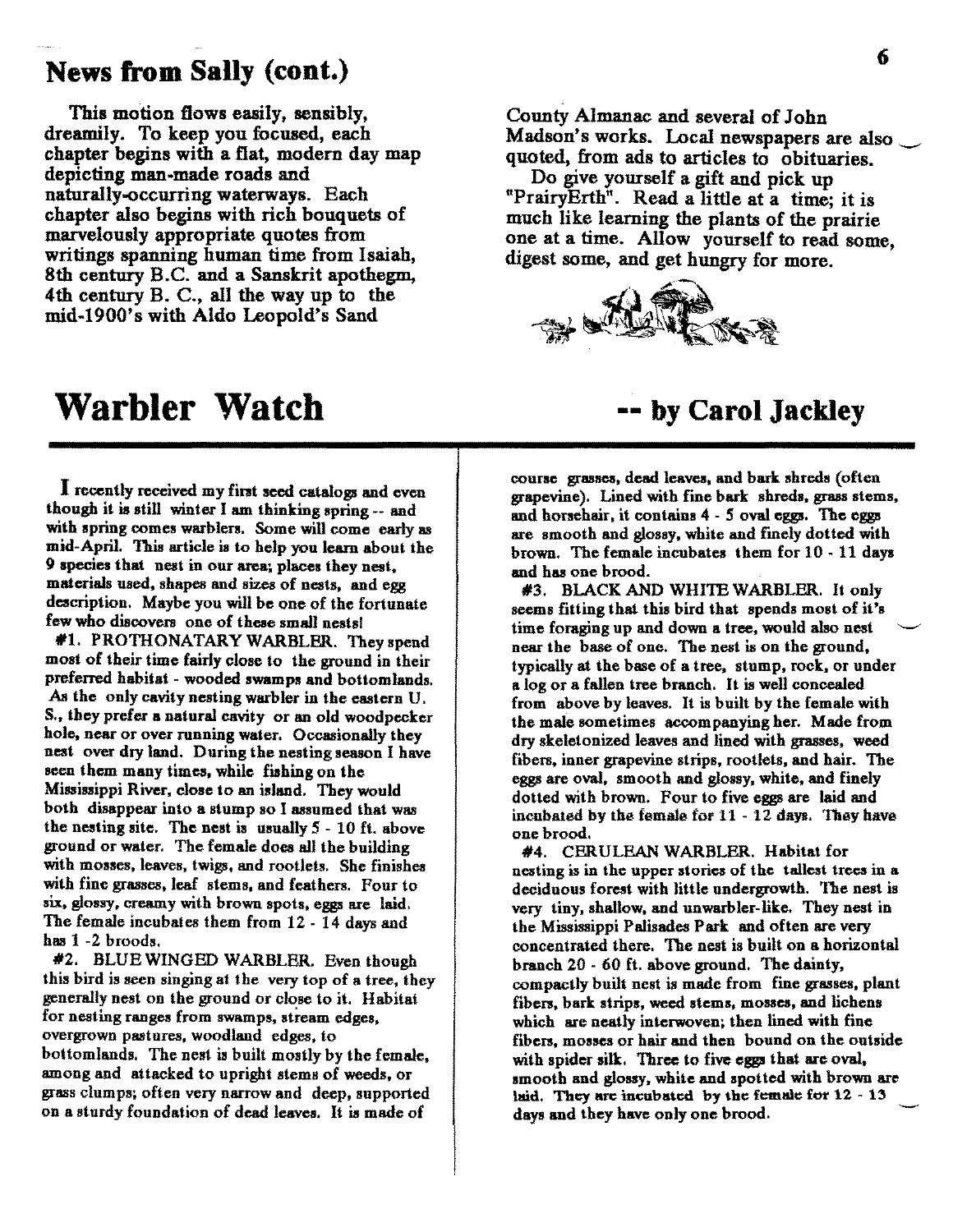

#5. YELLOW WARBLER. This bird is often found in large colonies and the habitat for nesting is along waterways, edges of swamps, marshes. Sottomlands, small trees, or briars from 2 - 12 ft. bove ground. The nest is a strong compact cup, firmly interwoven from milkweed fibers. hemp. grasses, and plant down. It is lined with felted plant down, hair, and fine grasses. Three to six eggs that are oval, smooth and glossy. different shades of white and splashed with brown are laid. They are incubated by the female for 11 - 12 days and they produce one brood per year. A common victim of the cowbird. it has devised an ingenious way of combating this parasite. It builds a 2nd story on top of the cowbird eggs. burying them. then lays it's own eggs on the superstructure. Books state as many as 6 stories have been added with cowbird eggs buried in each layer.

#6. KENTUCKY WARBLER. This superb singer, always seems to be in low branches, is also found nesting in Mississippi Palisades Park. Nesting habitat is deciduous woodland thickets; moist and shady ravines. The nest is found on or near the ground. sometimes in the base of a shrub, concealed by surrounding vegetation. It is cuplike, built on a foundation of dead leaves, and is made from grasses. plant fibers, and rootlets; then lined with weed stalks and grasses. Pour to five oval eggs that are smooth and glossy, white and dotted with grays and browns U'elaid. Incubated by the female for 12 - 13 days,

~

they too. are common victims of the cowbird. One brood per year is the norm.

#7. COMMON YELLOWTHROAT. These energetic warblers that hop around like wrens. are found nesting in wet or dry areas with dense cover. The nest is securely lodged in surrounding vegetation on or near the ground in weed stalks. grass tussocks. or low bushes. It is a bulky nest made from grasses, reed shreds, leaves, mosses; then lined with fine grasses. bark fibers, and hair. Three to five eggs that are oval. smooth and glossy, white dotted with browns, gray or black are laid. The 2 broods are incubated by the female for 11 - 13 days.

#8. YELLOW-BREASTED CHAT. The largest warbler in North America, it is more often heard than seen. Nesting habitat is woodland edges, neglected pastures, thick shrubbery, and briar thickets. This bird has been found nesting on Nachusa Grasslands. The nest is built 2 - 6 ft. above ground in brush and briar tangles. vines. or low trees. It is bulky, made from leaves. vines, weed stems. and grasses; then lined with fine grasses and plaat stems. Three to six oval eggs that are smooth and glossy, white dotted with brown are laid. Incubated by the female, they hatch in 11 days. One brood is produced.

#9. OVENBIRD. This bird. primarily a ground feeder and would rather walk than hop, has the most interesting nest of all. Habitat for nesting is deciduous forest floors having only low growth. if any. The nest is built on the ground in a depression of dead leaves. The top is arched over with dead leaves and surrounding vegetation to make it semi enclosed. It is shaped like an old-fashioned oven with the opening at near ground level. It is made from grasses, plant fibers, and hair. Pour to five eggs that are oval, smooth and glossy, white dotted with brown are laid. The female incubates for 11 - 14 days and raises one brood.

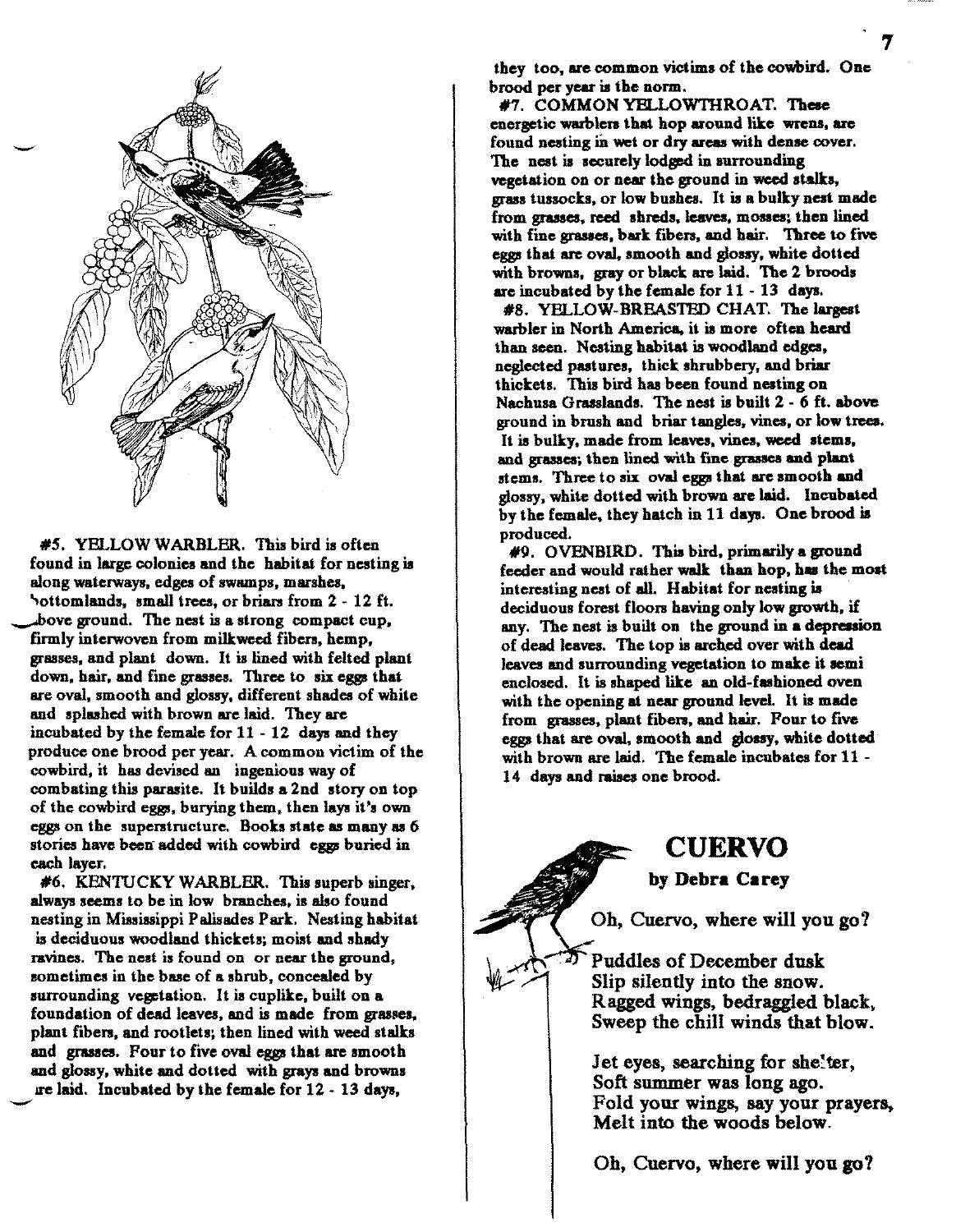# A Paisley Babushka? -- by Judy Hill

The Nature Conservancy

897 Union Road Amboy, IL 61310

#### This memory is dedicated to Marilyn Lynch

It was Mrs. Simon who came to the rescue more than once. Her house was on the main highway. She supplemented her pension by selling eggs and fresh- dressed chickens to passers-by. She made my first pair of long pants that had big pockets. Granted, they had a bib with a ruffle around it and the straps crossed in the back. Another milestone was getting a pair of brown sturdy shoes for walking across the sharp burned-off prairie grass stems.

We first met Mrs. Simon because of a prairie fire. Teddy and I had been wandering and not being sure which direction the fire was coming from, we chose to head for the big empty highway toward the sound of cars and trucks. Teddy and I were in the big ditch of shallow water when a truck pulled off the highway. A big man got out and shouted at us. Since he wasn't carrying a gunny sack, we ran toward him. There was anger in his voice as he told us to get in the truck; he wanted to take us to the white house owned by the chicken lady. He was bigger than Dad and his face was red and he had a round red pin on his cap. He pulled the noisy truck into Mrs. Simon's drive as she was running out the door toward us. While he was lifting us out of the truck cab, he shouted to Mrs. Simon. "You'll have to find out where these two belong...Pve gotta get outta here!".

The fire was north and no danger to us according to Mrs. Simon. She walked us home through her back prairie. Mom was sure upset, especially when Mrs. Simon said it was a tanker truck full of gasoline. I was grounded for days and don't care to tell you about the lectures and pain from sitting in my little chair staring into the kitchen corner. The dog too!

Mrs. Simon came to visit a few days later. She and mom talked a long time over warmed-over stale coffee. Just before she left, Mrs. Simon handed me something with the following lecture. We were on the side porch steps at the time. "Now Judy Ann, look out over that prairie. See how uneven it is? It is all burnt over and now you can see the old ant hills. Make plant and high- point land marks in your mind. When the prairie is tall, we cannot see you and Teddy. So when you are out there and your name is called, just get atop one of those big old ant hills, wave this babushka and yell, 'We are over here!'". Mom put her hand over her mouth and moaned, "A paisley babushka?". Mrs. Simon just smiled and turned and walked away.

I was fully aware there were few ants in those mounds. I had been unsuccessful in rousing them in full force when poking as compared to the ant hills in our yard. A walk in the high grass brought a view of the few big shiny black ants on top of the Joe-Pye weeds. The big flat-topped maroon flowers were best for bug watching. Once it was the ghosts' candlesticks I found, or as they are properly called: Indian-Plantains. Another time I came across rattlesnake masters, each with its own tenant green crab spider (did they really have two gold spots on their bodies?). We always made a walk in a loop; never entering the prairie or exiting it at the same point. Thus, there was always a new room to explore.

Yes, I did use the scarf as a flag. It was full of beautiful colors. All colors of the prairie and all colors of a night sky.....in one piece of cloth. Mrs. Simon is gone and so is the scarf. During my walk through Nachusa, I wondered if one could see the Milky Way in this prairie sky, just as I did so long ago and far away. Then I thought again about how much I loved and now miss the prairie, Mrs. Simon, Teddy, and that Paisley Babushka.



US Postage Paid Amboy, Illinois Permit No. 102